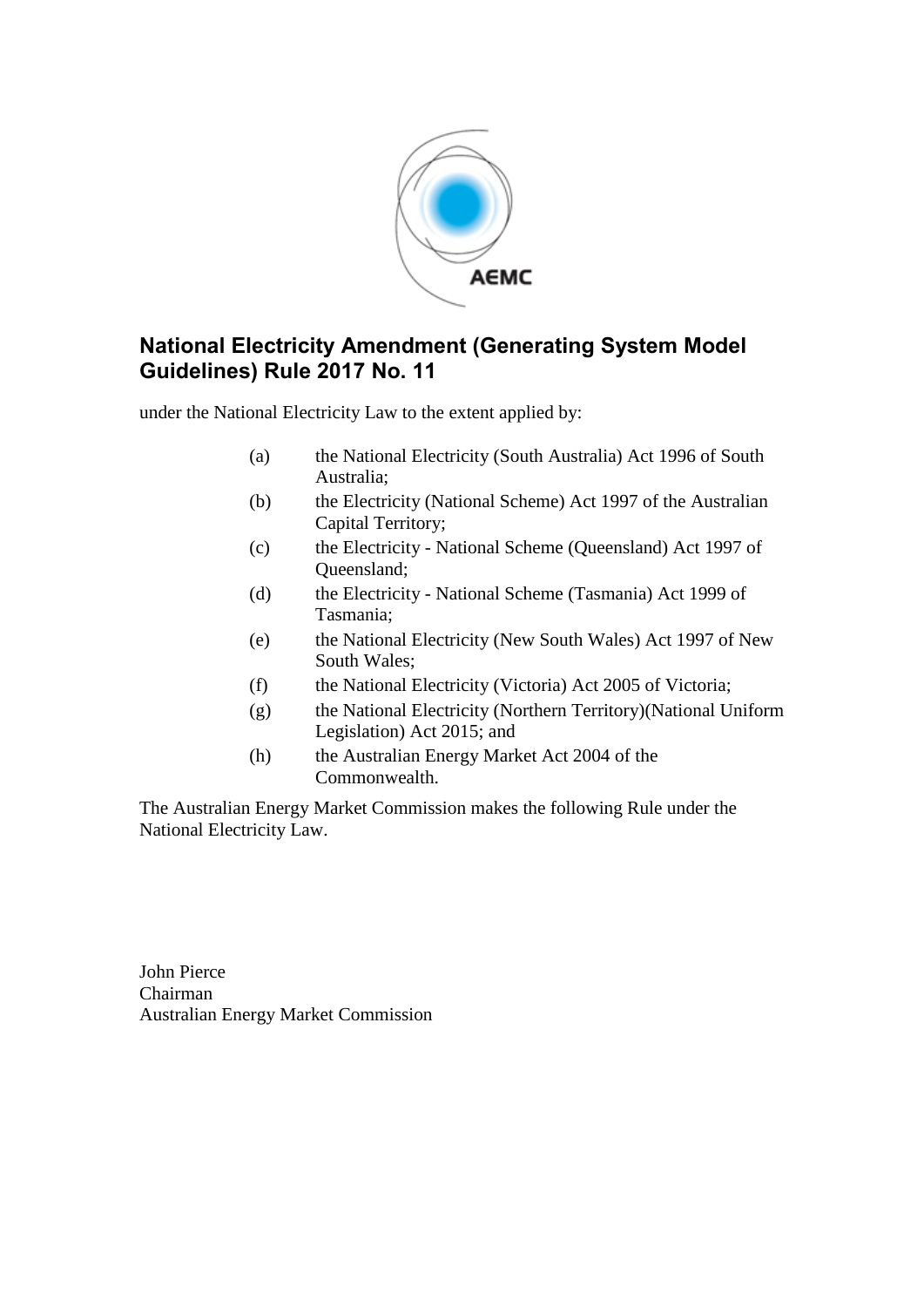## **National Electricity Amendment (Generating System Model Guidelines) Rule 2017 No. 11**

## **1 Title of Rule**

This Rule is the *National Electricity Amendment (Generating System Model Guidelines) Rule 2017 No.11*.

# **2 Commencement**

Schedules 1, 2, 3 and 4 commence operation on 1 July 2018, immediately after Schedules 4 to 9 of the *National Electricity Amendment (Managing power system fault levels) Rule 2017 No. 10*.

Schedule 5 commences operation on 19 September 2017.

## <span id="page-1-0"></span>**3 Amendment of the National Electricity Rules**

The National Electricity Rules are amended as set out in [Schedule 1.](#page-2-0)

## <span id="page-1-1"></span>**4 Amendment of the National Electricity Rules**

The National Electricity Rules are amended as set out in [Schedule 2.](#page-3-0)

# <span id="page-1-2"></span>**5 Amendment of the National Electricity Rules**

The National Electricity Rules are amended as set out in [Schedule 3.](#page-5-0)

# <span id="page-1-3"></span>**6 Amendment of the National Electricity Rules**

The National Electricity Rules are amended as set out in [Schedule 4.](#page-19-0)

## <span id="page-1-4"></span>**7 Savings and Transitional Amendments to the National Electricity Rules**

The National Electricity Rules are amended as set out in [Schedule 5.](#page-20-0)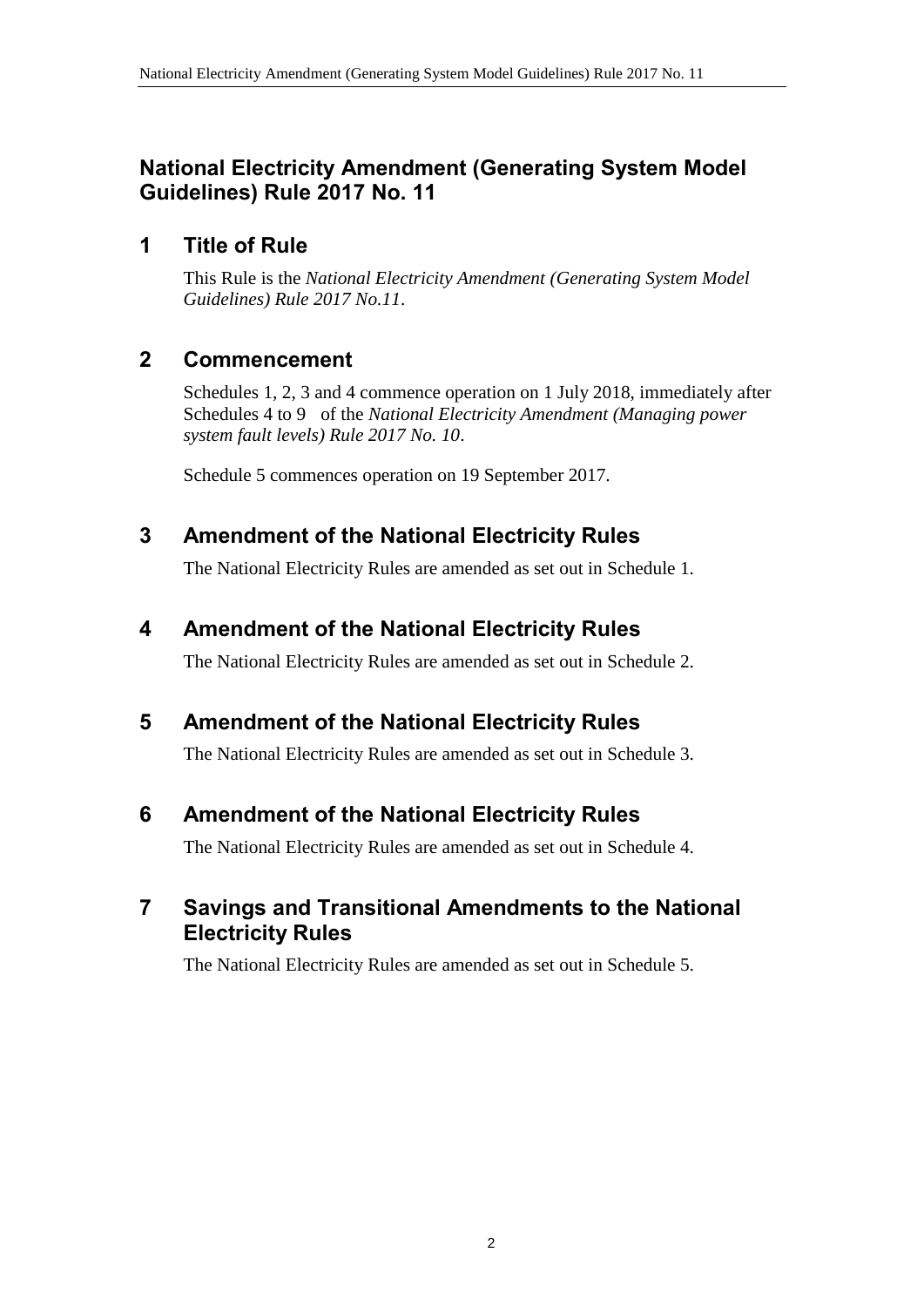## <span id="page-2-0"></span>**Schedule 1 Amendment to the National Electricity Rules**

[\(Clause 3\)](#page-1-0)

## **[1] Clause 3.11.5 Tender process for network support and control ancillary services**

Omit clause 3.11.5(b)(5) and substitute:

(5) a requirement for a tenderer to provide sufficient data, models and parameters of relevant *plant* in accordance with the requirements specified in the *Power System Model Guidelines*, the *Power System Design Data Sheet* and the *Power System Setting Data Sheet*, to facilitate a thorough assessment of the *network* impacts and *power station* impacts of the use of the relevant *network support and control ancillary service*;

## **[2] Clause 3.11.9 Acquisition of system restart ancillary services by AEMO**

Omit clause 3.11.9(g) and substitute:

(g) A prospective *SRAS Provider* must provide to *AEMO* sufficient data, models and parameters of relevant *plant* in accordance with the requirements specified in the *Power System Model Guidelines*, the *Power System Design Data Sheet* and the *Power System Setting Data Sheet*, to facilitate a thorough assessment of the *network* impacts and *power station* impacts of the use of the relevant *system restart ancillary service*.

# **[3] Clause 3.13.3 Standing data**

In clause 3.13.3(k)(2) after the words "*power system*" insert "simulation".

# **[4] Clause 3.13.3 Standing data**

After clause 3.13.3(k), insert:

(k1) *AEMO* must set out in the *Power System Model Guidelines* the circumstances in which *AEMO* will consider the information under paragraph (k)(2) to be reasonably required by a *Registered Participant*.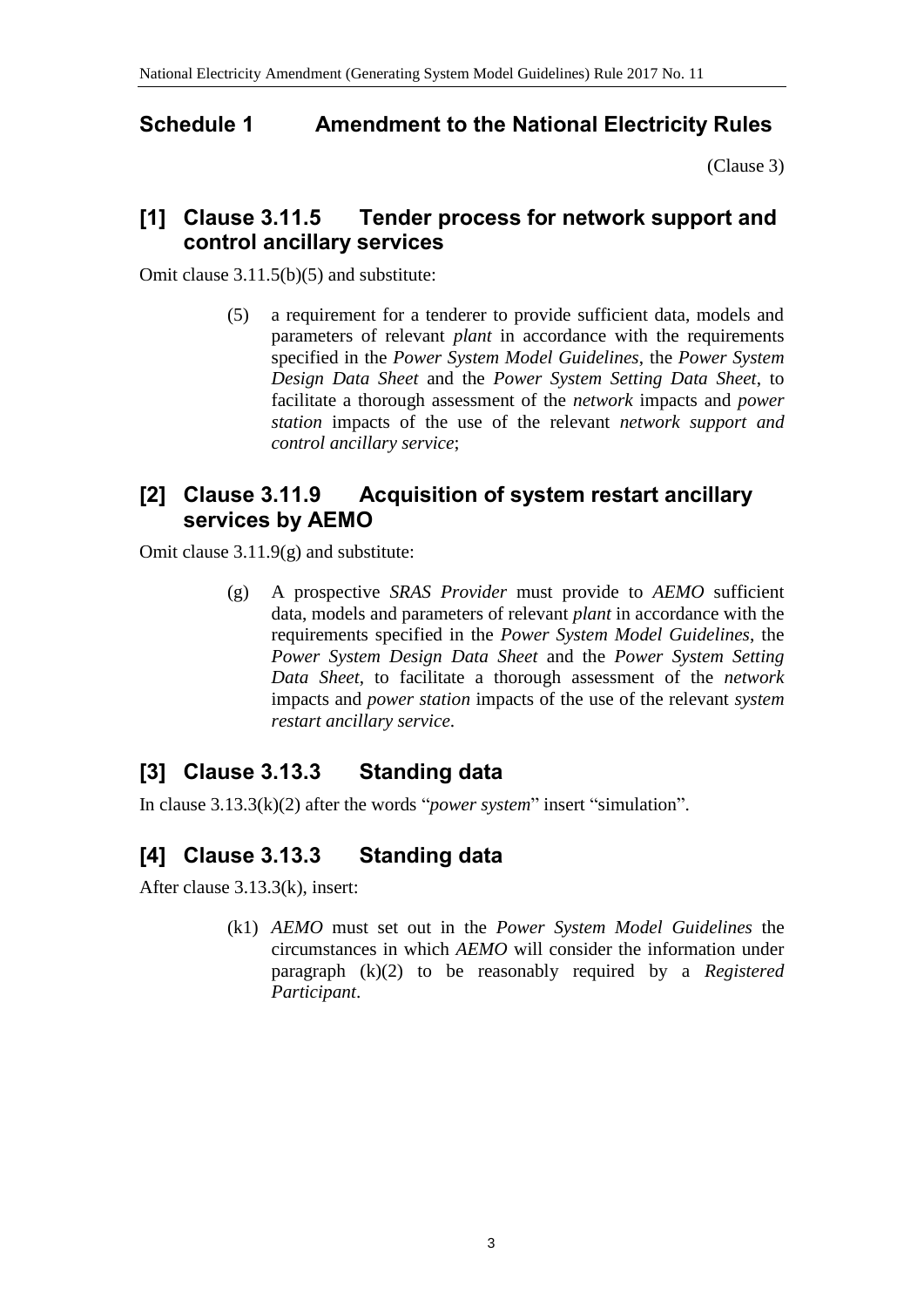#### <span id="page-3-0"></span>**Schedule 2 Amendment to the National Electricity Rules**

[\(Clause 4\)](#page-1-1)

#### **[1] Clause 4.3.4 Network Service Providers**

After clause 4.3.4(m), insert:

- (n) If in *AEMO*'s reasonable opinion, there is a risk that an alteration to a *network element*, or the *connection* of any new or additional equipment to a *network*, will:
	- (1) adversely affect *network capability*, *power system security*, quality or reliability of *supply*, *inter-regional power transfer capability*; or
	- (2) the use of a *network* by a *Network User*,

*AEMO* may request the relevant *Network Service Provider* to provide the information specified in paragraph (o) and the relevant *Network Service Provider* must provide the information requested.

- (o) For the purposes of paragraph (n), *AEMO* may request the relevant *Network Service Provider* to provide the following information:
	- (1) to *AEMO* and any other relevant *Network Service Provider*:
		- (i) information about the *protection systems* of the equipment;
		- (ii) information about the control systems of the equipment including:
			- (A) a set of functional block diagrams, including all functions between feedback signals and output;
			- (B) the parameters of each functional block, including all settings, gains, time constants, delays, deadbands and limits;
			- (C) the characteristics of non-linear elements;
			- (D) encrypted models in a form suitable for the software simulation products nominated by *AEMO* in the *Power System Model Guidelines*;
		- (iii) any other information specified in the *Power System Model Guidelines*, *Power System Design Data Sheet* and *Power System Setting Data Sheet*;
	- (2) to *AEMO*, model source code (in the circumstances required by the *Power System Model Guidelines*) associated with the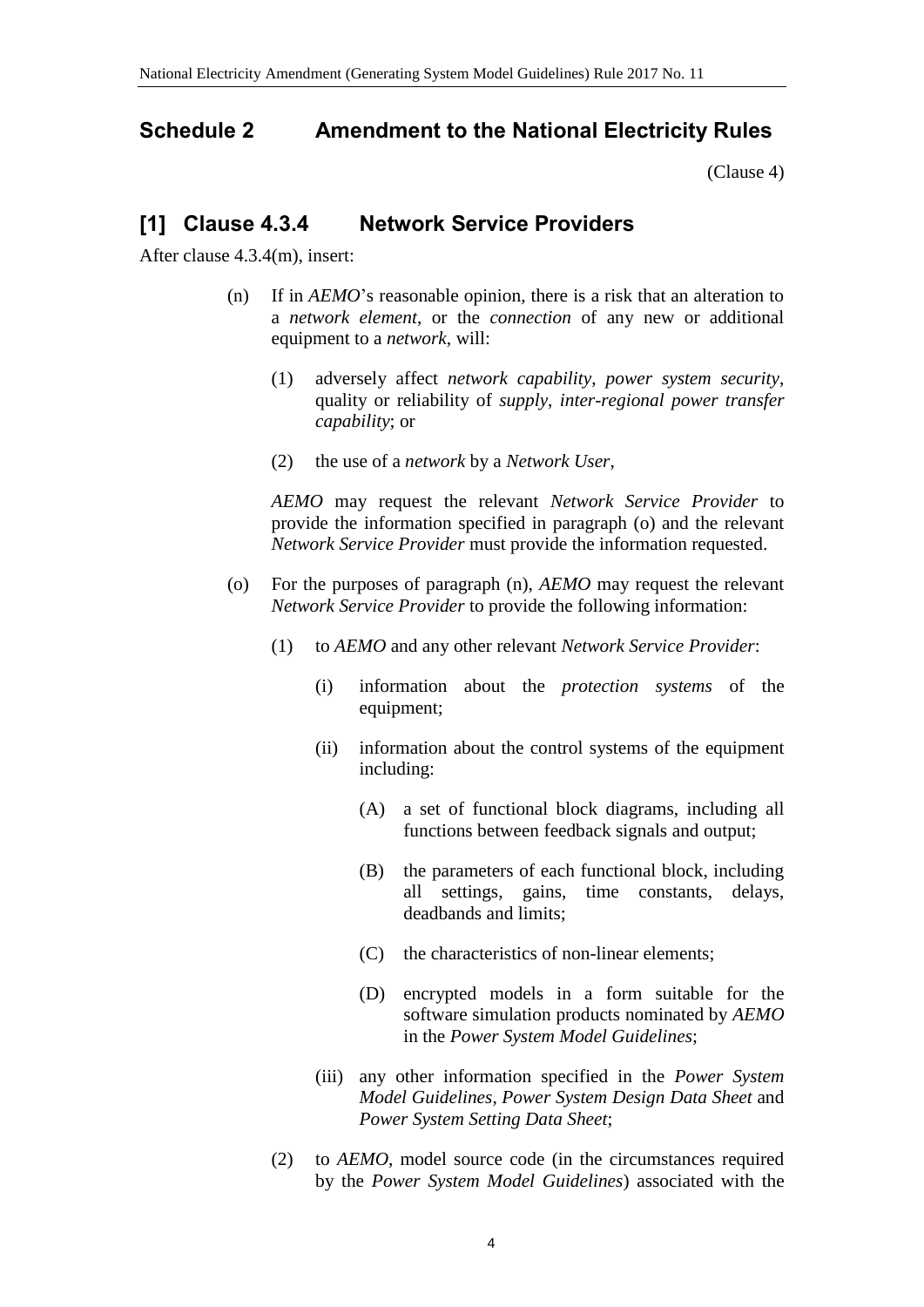model in subparagraph (ii)(D) in an unencrypted form suitable for at least one of the software simulation products nominated by *AEMO* in the *Power System Model Guidelines*, and in a form that would allow conversion for use with other software simulation products nominated by *AEMO* in the *Power System Model Guidelines*.

- (p) The information provided under paragraph (o) must contain sufficient detail for *AEMO* and any other relevant *Network Service Provider*(s) to perform *power system* simulation studies in accordance with the requirements and circumstances specified in the *Power System Model Guidelines*.
- (q) All information provided to *AEMO* and the relevant *Network Service Provider*(s) under paragraph (o) must be treated as *confidential information* by those recipients.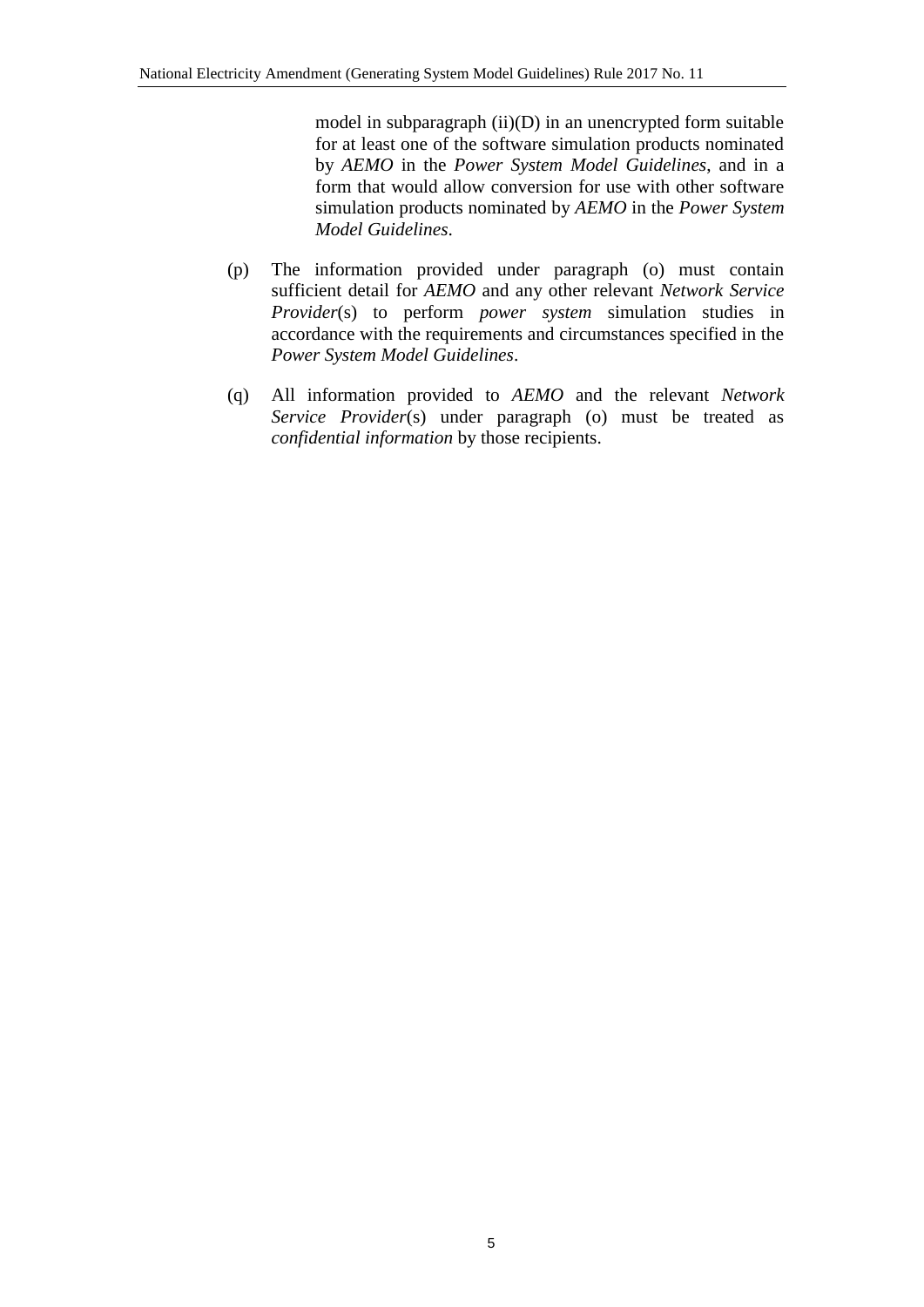## <span id="page-5-0"></span>**Schedule 3 Amendment to the National Electricity Rules**

[\(Clause 5\)](#page-1-2)

#### **[1] Clause 5.2.3 Obligations of Network Service Providers**

After clause 5.2.3(i), insert:

- (j) If in *AEMO*'s reasonable opinion, there is a risk a *Network Service Provider*'s *plant* or equipment will:
	- (1) adversely affect *network capability*, *power system security*, quality or reliability of *supply*, *inter-regional power transfer capability*;
	- (2) adversely affect the use of a *network* by a *Network User*; or
	- (3) have an *adverse system strength impact*,

*AEMO* may request the *Network Service Provider* to provide information of the type described in clause 4.3.4(o), and following such a request, the *Network Service Provider* must provide the information to *AEMO* and any other relevant *Network Service Provider*(s) in accordance with the requirements and circumstances specified in the *Power System Model Guidelines*, the *Power System Design Data Sheet* and the *Power System Setting Data Sheet*.

- (k) If in *AEMO*'s reasonable opinion, information of the type described in clause 4.3.4(o) is required to enable a *Network Service Provider* to conduct the assessment required by clause 5.3.4B, *AEMO* may request any other relevant *Network Service Provider* to provide the information, and following such a request, that *Network Service Provider* must provide the information to *AEMO* and the other relevant *Network Service Provider*.
- (l) All information provided to *AEMO* and the relevant *Network Service Provider*(s) under paragraphs (j) and (k) must be treated as *confidential information* by those recipients.

#### **[2] New Clause 5.2.3A Obligations of Market Network Service Providers**

After clause 5.2.3, insert new clause 5.2.3A:

#### **Clause 5.2.3A Obligations of Market Network Service Providers**

(a) If in *AEMO*'s reasonable opinion, there is a risk a *Market Network Service Provider*'s *plant* or equipment will: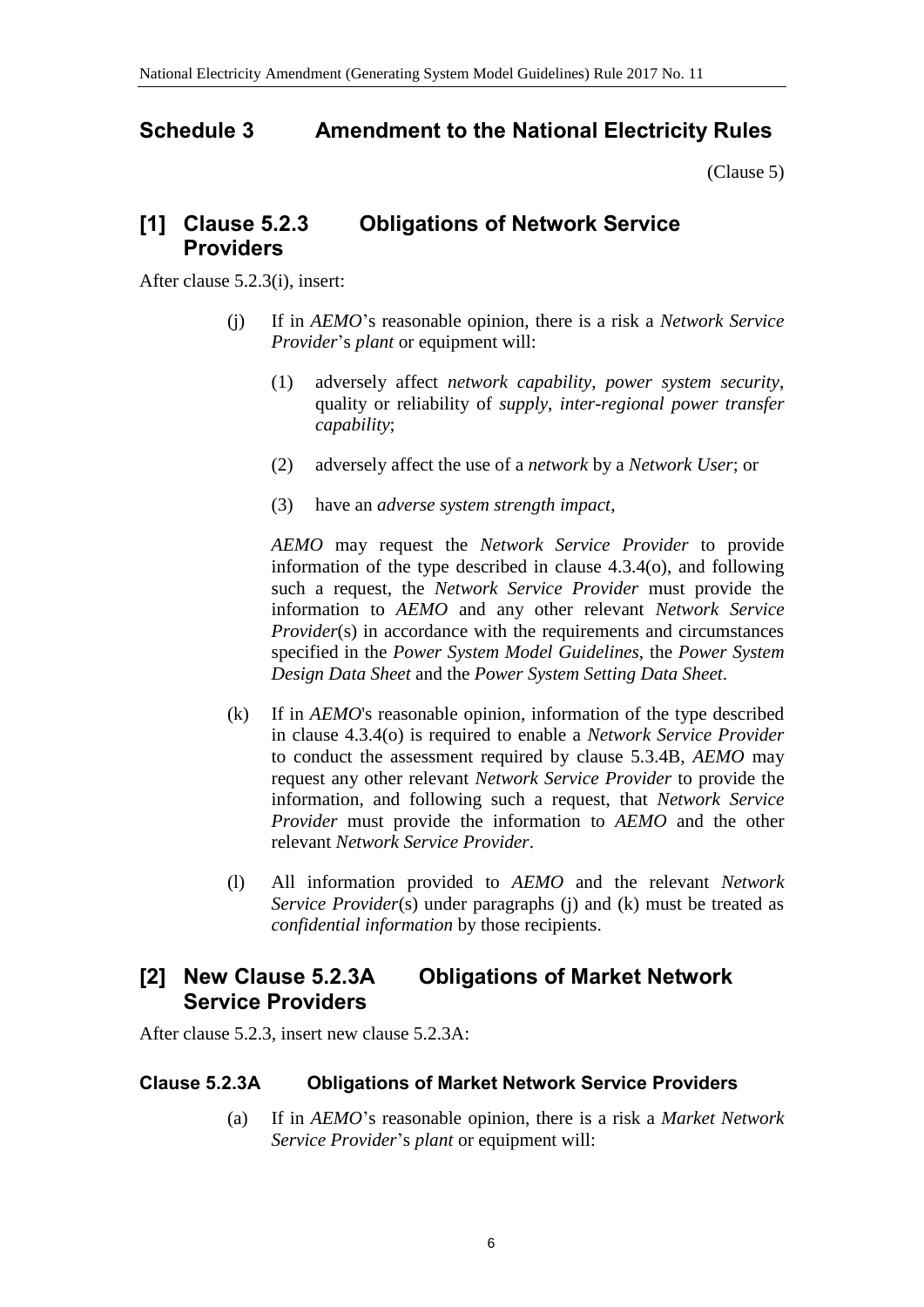- (1) adversely affect *network capability*, *power system security*, quality or reliability of *supply*, *inter-regional power transfer capability*;
- (2) adversely affect the use of a *network* by a *Network User*; or
- (3) have an *adverse system strength impact*,

*AEMO* may request the *Market Network Service Provider* to provide information of the type described in clause S5.3a.1(a1), and following such a request, the *Market Network Service Provider* must provide the information to *AEMO* and the relevant *Network Service Provider*(s) in accordance with the requirements and circumstances specified in the *Power System Model Guidelines*, the *Power System Design Data Sheet* and the *Power System Setting Data Sheet*.

- (b) If in *AEMO*'s reasonable opinion, information of the type described in clause S5.3a.1(a1) is required to enable a *Network Service Provider* to conduct the assessment required by clause 5.3.4B, AEMO may request a *Market Network Service Provider* to provide the information, and following such a request, the *Market Network Service Provider* must provide the information to *AEMO* and the relevant *Network Service Provider*.
- (c) All information provided to *AEMO* and the relevant *Network Service Provider*(s) under paragraphs (a) and (b) must be treated as *confidential information* by those recipients.

## **[3] Clause 5.2.4 Obligations of Customers**

After clause 5.2.4(b), insert:

- (c) If in *AEMO*'s reasonable opinion, there is a risk that a *Customer*'s *plant* will:
	- (1) adversely affect *network capability*, *power system security*, quality or reliability of *supply*, *inter-regional power transfer capability*;
	- (2) adversely affect the use of a *network* by a *Network User*; or
	- (3) have an *adverse system strength impact*,

*AEMO* may request a *Customer* to which Schedule 5.3 applies to provide information of the type described in clause S5.3.1(a1), and following such a request, the *Customer* must provide the information to *AEMO* and the relevant *Network Service Provider*(s) in accordance with the requirements and circumstances specified in the *Power System Model Guidelines*, the *Power System Design Data Sheet* and the *Power System Setting Data Sheet*.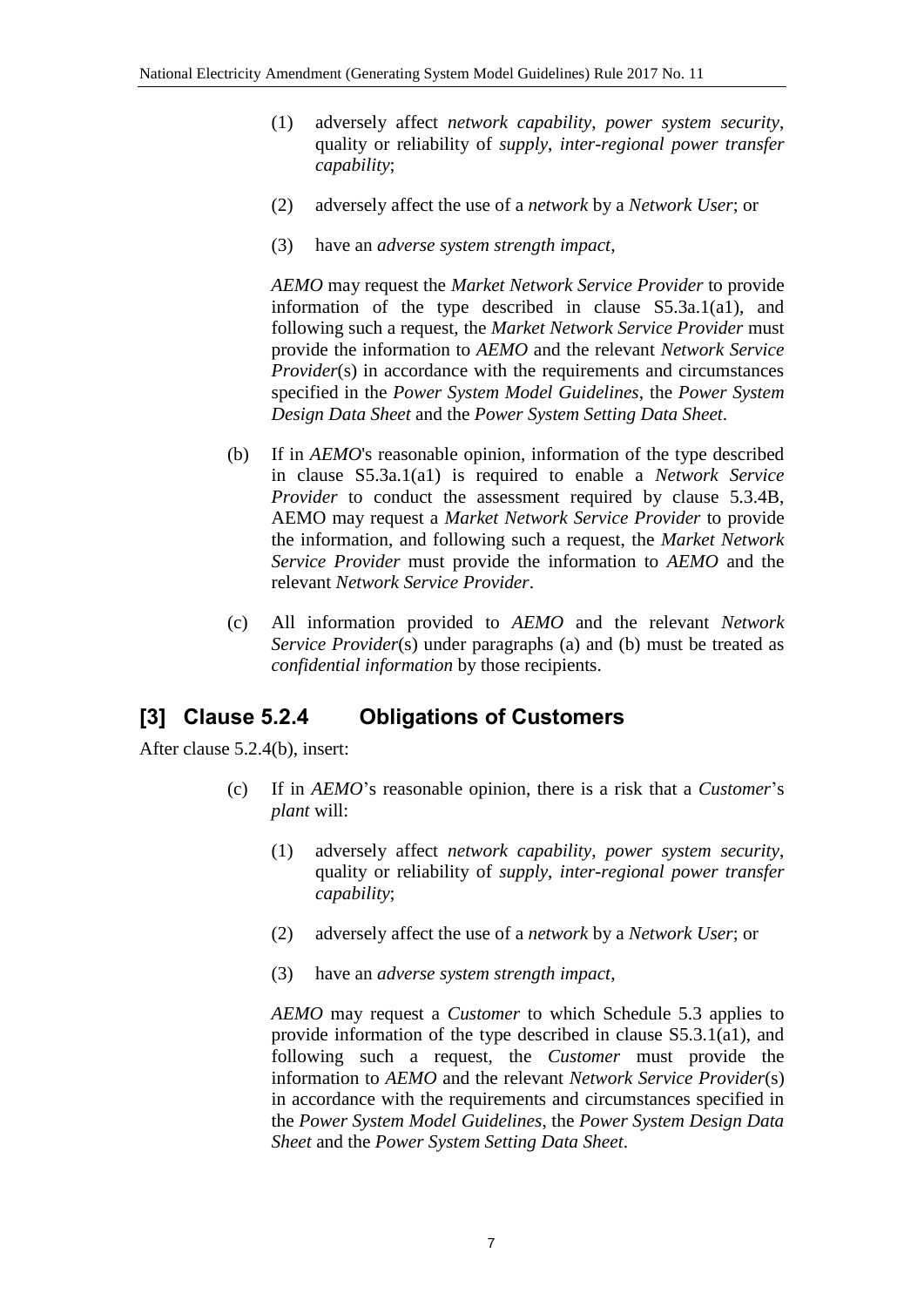- (d) If in *AEMO*'s reasonable opinion, information of the type described in clause S5.3.1(a1) is required to enable a *Network Service Provider* to conduct the assessment required by clause 5.3.4B, *AEMO* may request a *Customer* to which Schedule 5.3 applies, to provide the information, and following such a request, the *Customer* must provide the information to *AEMO* and the relevant *Network Service Provider*.
- (e) All information provided to *AEMO* and the relevant *Network Service Provider*(s) under paragraphs (c) and (d) must be treated as *confidential information* by those recipients.

## **[4] Clause 5.2.5 Obligations of Generators**

After clause 5.2.5(c), insert:

- (d) If in *AEMO*'s reasonable opinion, there is a risk that a *Generator's plant* will:
	- (1) adversely affect *network capability*, *power system security*, quality or reliability of *supply*, *inter-regional power transfer capability*;
	- (2) adversely affect the use of a *network* by a *Network User*; or
	- (3) have an *adverse system strength impact*,

*AEMO* may request a *Generator* to provide information of the type described in clause S5.2.4, and following such a request, the *Generator* must provide the information to *AEMO* and the relevant *Network Service Provider*(s) in accordance with the requirements and circumstances specified in the *Power System Model Guidelines*, the *Power System Design Data Sheet* and the *Power System Setting Data Sheet*.

- (e) If in *AEMO*'s reasonable opinion, information of the type described in clause S5.2.4 is required to enable a *Network Service Provider* to conduct the assessment required by clause 5.3.4B, *AEMO* may request a *Generator* to provide the information, and following such a request, the *Generator* must provide the information to *AEMO* and the relevant *Network Service Provider*.
- (f) All information provided to *AEMO* and the relevant *Network Service Provider*(s) under paragraphs (c) and (d) must be treated as *confidential information* by those recipients.

## **[5] Clause 5.3.4A Negotiated access standards**

Omit clause 5.3.4A(d) and substitute:

(d) *AEMO* must within 20 *business days* following the later of: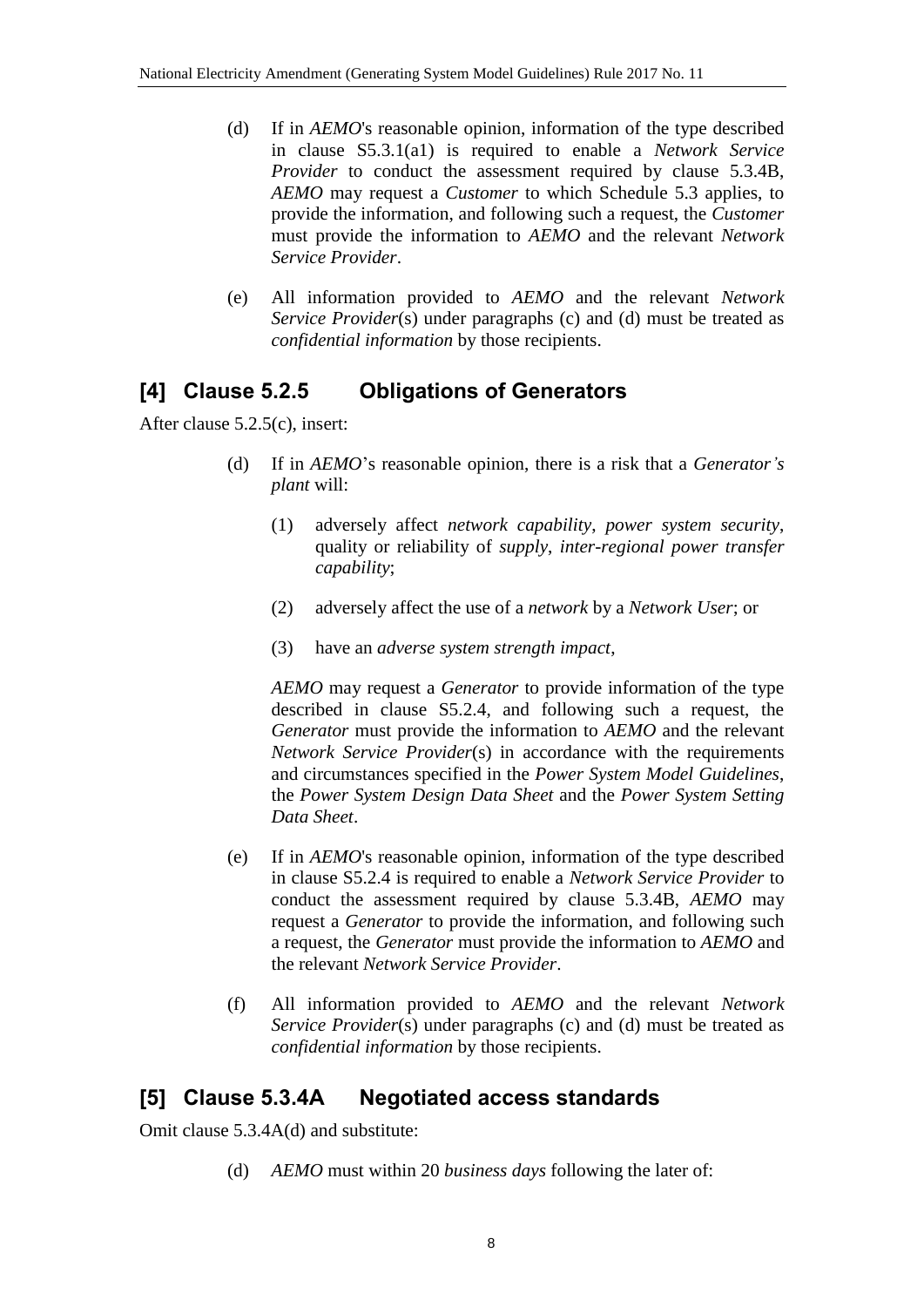- (1) receipt of a proposed *negotiated access standard* under clause 5.3.4(e), clause 5.3A.9(f) or paragraph  $(h)(3)$ ; and
- (2) receipt of all information required to be provided by the *Connection Applicant* under clause S5.2.4, clause S5.5.6, clause  $S5.3.1(a1)$  or  $S5.3a.1(a1)$  (as applicable),

respond to the *Network Service Provider* in writing in respect of any *AEMO advisory matters*.

## **[6] Clause 5.3.4A Negotiated access standards**

Omit clause 5.3.4A(e) and substitute:

- (e) A *Network Service Provider* must within 30 *business days* following the later of:
	- (1) receipt of a proposed *negotiated access standard* in accordance with clause 5.3.4(e), clause 5.3A.9(f) or paragraph  $(h)(3)$ ; and
	- (2) receipt of all information required to be provided by the *Connection Applicant* under clause S5.2.4, clause S5.5.6, clause  $S5.3.1(a1)$  or  $S5.3a.1(a1)$  (as applicable),

accept or reject a proposed *negotiated access standard*.

## **[7] Clause 5.3.9 Procedure to be followed by a Generator proposing to alter a generating system**

After clause 5.3.9(a)(2) insert:

(3) will, in *AEMO*'s reasonable opinion, adversely affect *network capability*, *power system security*, quality or reliability of *supply*, *inter-regional power transfer capability* or the use of a *network* by another *Network User*.

#### **[8] Clause 5.3.9 Procedure to be followed by a Generator proposing to alter a generating system**

Omit clause 5.3.9(b)(2), and substitute:

(2) in respect of the proposed alteration to the *generating system*, details of the *generating unit* design data and *generating unit* setting data in accordance with the *Power System Model Guidelines*, *Power System Design Data Sheet* and *Power System Setting Data Sheet*;

#### **[9] Clause 5.7.6 Tests of generating units requiring changes to normal operation**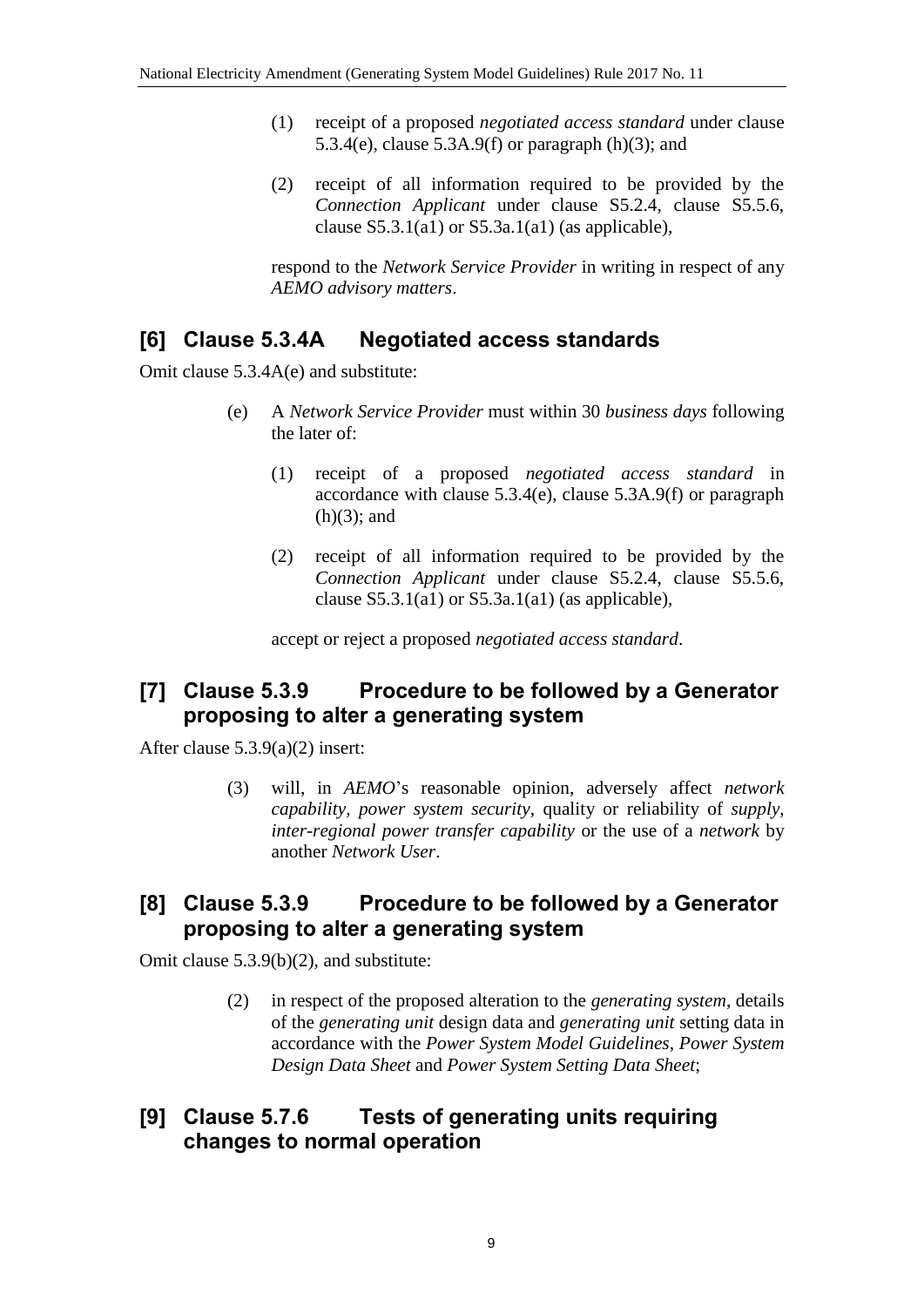In clause 5.7.6(b)(2), omit "*Generating System Model Guidelines*" and substitute "*Power System Model Guidelines*".

## **[10] Clause 5.7.6 Tests of generating units requiring changes to normal operation**

In clause 5.7.6(h), omit "*Generating System Model Guidelines*" and substitute "*Power System Model Guidelines*".

## **[11] Schedule 5.2.4 Provision of information**

Omit clause S5.2.4(b)(5) and substitute:

- (5) to *AEMO* and the relevant *Network Service Provider*(s) (including the relevant *Transmission Network Service Provider* in respect of an *embedded generating unit*):
	- (i) information about the *protections systems* of the *generating system*;
	- (ii) information about the *control systems* of the *generating system* including:
		- (A) a set of functional block diagrams, including all functions between feedback signals and generating system output;
		- (B) the parameters of each functional block, including all settings, gains, time constants, delays, deadbands and limits;
		- (C) the characteristics of non-linear elements;
		- (D) encrypted models in a form suitable for the software simulation products nominated by *AEMO* in the *Power System Model Guidelines*;

## **[12] Schedule 5.2.4 Provision of information**

Omit clause S5.2.4(b)(6), and substitute:

(6) to *AEMO*, the model source code (in the circumstances required by the *Power System Model Guidelines*) associated with the *power system* simulation model in subparagraph (ii)(D) in an unencrypted form suitable for at least one of the software simulation products nominated by *AEMO* in the *Power System Model Guidelines*, and in a form that would allow conversion for use with other software products nominated by *AEMO* in the *Power System Model Guidelines*;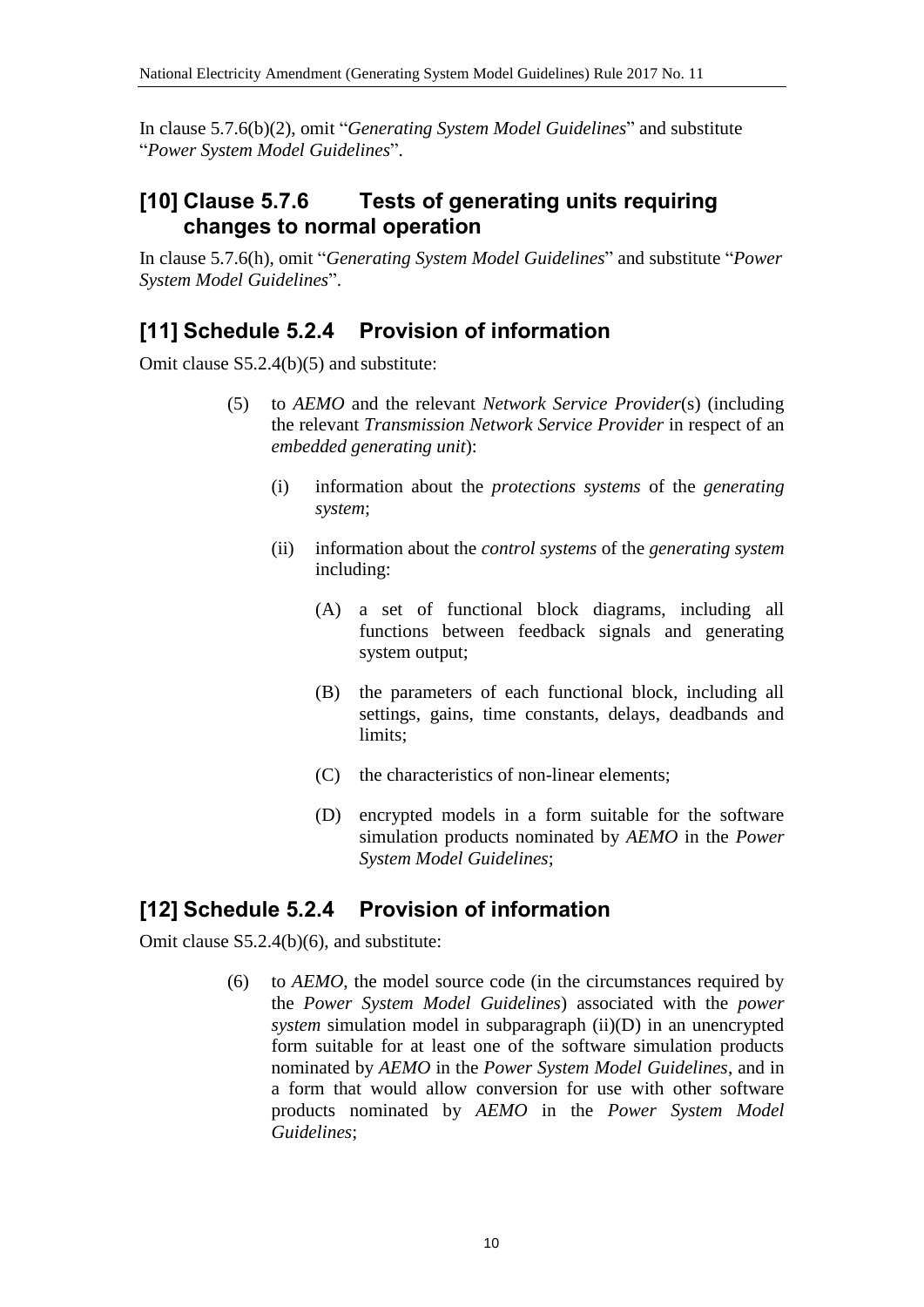## **[13] Schedule 5.2.4 Provision of information**

After clause S5.2.4(b)(7) insert:

(7A) to *AEMO* and the relevant *Network Service Provider*(s), any other information specified in the *Power System Model Guidelines*, *Power System Design Data Sheet* and *Power System Setting Data Sheet*; and

#### **[14] Schedule 5.2.4 Provision of information**

After clause S5.2.4(b), insert:

(b1) The information provided under paragraph (b) must contain sufficient detail for *AEMO* and the relevant *Network Service Provider*(s) to perform *power system* simulation studies in accordance with the requirements and circumstances specified in the *Power System Model Guidelines*.

## **[15] Schedule 5.2.4 Provision of information**

In clause S5.2.4(c)(2), omit "*Generating System Model Guidelines*" and substitute "*Power System Model Guidelines*".

## **[16] Schedule 5.2.4 Provision of information**

In clause  $S5.2.4(c)(2)$ , omit "." at the end of the clause and substitute "and (where applicable) specialised *power system* studies.".

## **[17] Schedule 5.3.1 Information**

After clause S5.3.1(a) insert:

- (a1) Before a *Network User connects* any new or additional equipment to a *network*, the *Network User* must submit:
	- (1) to *AEMO* and the relevant *Network Service Provider*(s), information about the *protection systems* of the equipment;
	- (2) to *AEMO* and the relevant *Network Service Provider*(s), information about the *control systems* of the equipment including:
		- (i) a set of functional block diagrams, including all functions between feedback signals and output;
		- (ii) the parameters of each functional block, including all settings, gains, time constants, delays, deadbands and limits;
		- (iii) the characteristics of non-linear elements;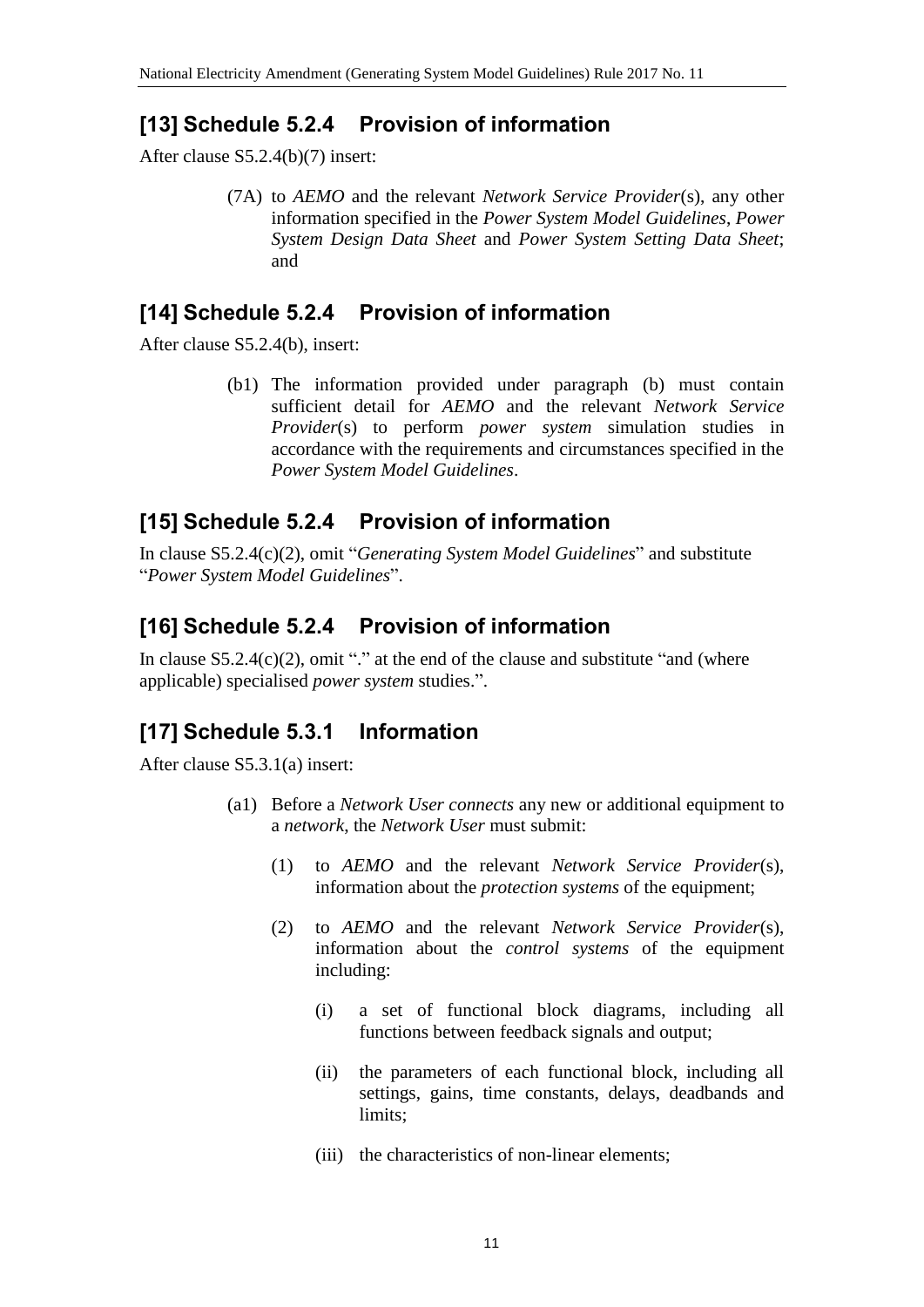- (iv) encrypted models in a form suitable for the software simulation products nominated by *AEMO* in the *Power System Model Guidelines*;
- (3) to *AEMO* and the relevant *Network Service Provider*(s), any other information specified in the *Power System Model Guidelines*, *Power System Design Data Sheet* and *Power System Setting Data Sheet*;
- (4) to *AEMO*, model source code (in the circumstances required by the *Power System Model Guidelines*) associated with the model in subparagraph (2)(iv) in an unencrypted form suitable for at least one of the software simulation products nominated by *AEMO* in the *Power System Model Guidelines* and in a form that would allow conversion for use with other software simulation products nominated by *AEMO* in the *Power System Model Guidelines*.
- (a2) The information provided under paragraph (a1) must contain sufficient detail for *AEMO* and the relevant *Network Service Provider*(s) to perform *power system* simulation studies in accordance with the requirements and circumstances specified in the *Power System Model Guidelines*.
- (a3) Notwithstanding paragraph (a1), *AEMO* may exempt a *Network User* or class of *Network Users* from the requirement to provide some or all of the information specified in paragraph (a1), and must do so in accordance with the circumstances set out in the *Power System Model Guidelines*.
- (a4) All information provided to *AEMO* and the relevant *Network Service Provider*(s) under paragraph (a1) or pursuant to paragraph (a3) must be treated as *confidential information* by those recipients.

## **[18] Schedule 5.3a.1 Provision of Information**

After clause S5.3a.1(a) insert:

- (a1) Before a *Market Network Service Provider connects* any new or additional equipment to a *network*, the *Market Network Service Provider* must submit:
	- (1) to *AEMO* and the relevant *Network Service Provider*(s), information about the *protection systems* of the equipment;
	- (2) to *AEMO* and the relevant *Network Service Provider*(s), information about the *control systems* of the equipment including:
		- (i) a set of functional block diagrams, including all functions between feedback signals and output;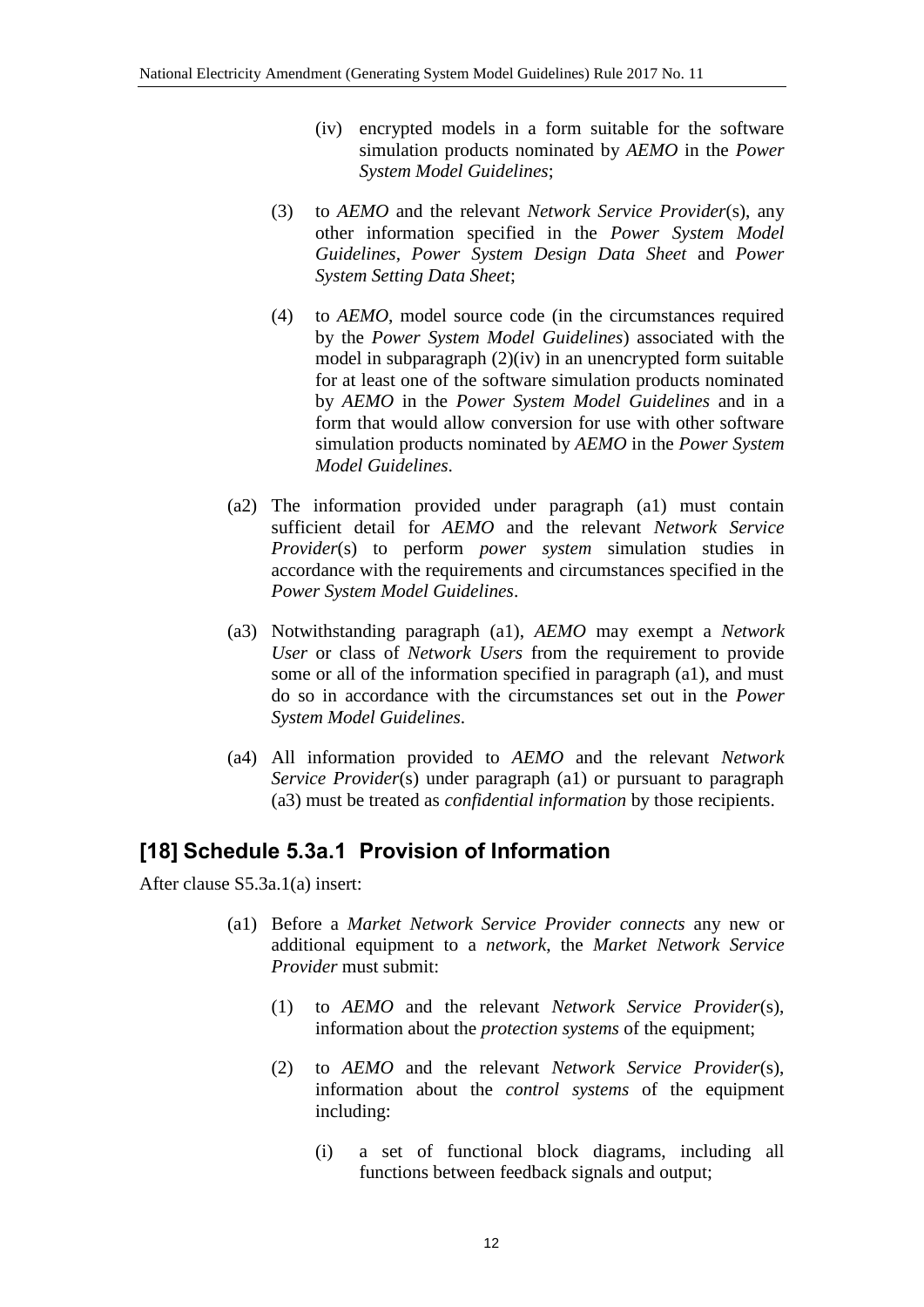- (ii) the parameters of each functional block, including all settings, gains, time constraints, delays, deadbands and limits;
- (iii) the characteristics of non-linear elements;
- (iv) encrypted models in a form suitable for the software simulation products nominated by *AEMO* in the *Power System Model Guidelines*;
- (3) to *AEMO* and the relevant *Network Service Provider*(s), any other information specified in the *Power System Model Guidelines*, *Power System Design Data Sheet* and *Power System Setting Data Sheet*;
- (4) to *AEMO*, model source code (in the circumstances required by the *Power System Model Guidelines*) associated with the model in subparagraph (2)(iv) in an unencrypted form suitable for at least one of the software simulation products nominated by *AEMO* in the *Power System Model Guidelines* and in a form that would allow conversion for use with other software simulation products nominated by *AEMO* in the *Power System Model Guidelines*.
- (a2) The information provided under paragraph (a1) must contain sufficient detail for *AEMO* and the relevant *Network Service Provider*(s) to perform *power system* simulation studies in accordance with the requirements and circumstances specified in the *Power System Model Guidelines*.
- (a3) All information provided to *AEMO* and the relevant *Network Service Provider*(s) under paragraph (a1) must be treated as *confidential information* by those recipients.

# **[19] Clause S5.5.2 Categories of data**

In clause S5.5.2, after the first paragraph ending "eg. by testing." insert a new paragraph:

> The *Power System Model Guidelines*, *Power System Design Data Sheet* and *Power System Setting Data Sheet* identify for each type of data, its category in terms of clause S5.5.2.

Codes:

S = Standard Planning Data

D = Detailed Planning Data

R = Registered Data (R1 pre-*connection*, R2 post-*connection*)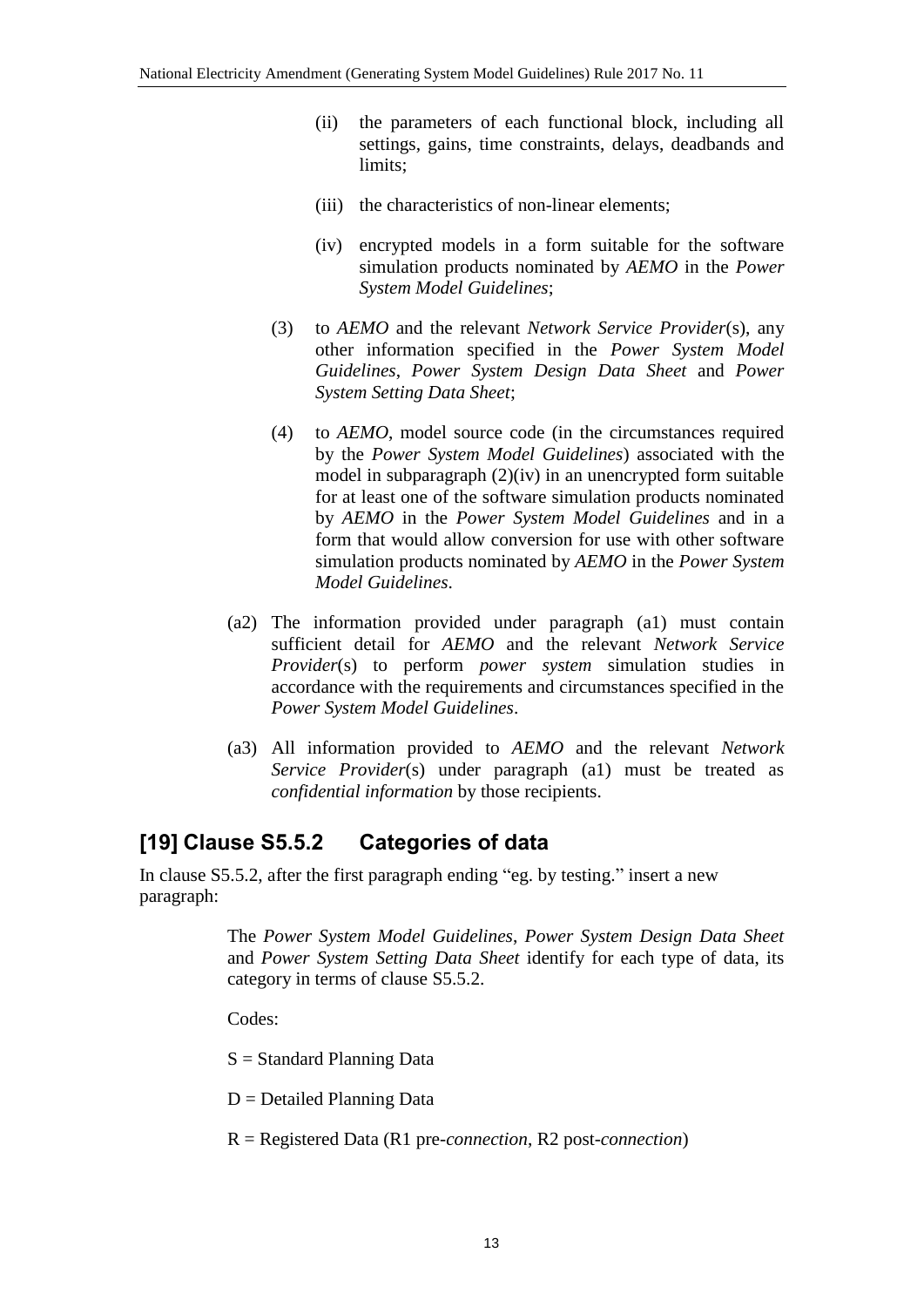## **[20] Clause S5.5.2 Categories of data**

In clause S5.5.2, omit "*Generating System Model Guidelines*" and substitute "*Power System Model Guidelines*".

## **[21] Clause S5.5.2 Categories of data**

In clause S5.5.2, omit "*Generating System Design Data Sheet*" and substitute "*Power System Design Data Sheet*".

# **[22] Clause S5.5.2 Categories of data**

In clause S5.5.2, omit "*Generating System Setting Data Sheet*" and substitute "*Power System Setting Data Sheet*".

## **[23] Clause S5.5.4 Data requirements**

In clause S5.5.4, omit "*Generating System Model Guidelines*" and substitute "*Power System Model Guidelines*".

## **[24] Clause S5.5.4 Data requirements**

In clause S5.5.4, omit "*Generating System Design Data Sheet*" and substitute "*Power System Design Data Sheet*".

## **[25] Clause S5.5.4 Data requirements**

In clause S5.5.4, omit "*Generating System Setting Data Sheet*" and substitute "*Power System Setting Data Sheet*".

# **[26] Clause S5.5.5 Asynchronous generating unit data**

In clause S5.5.5, omit "*Generating System Model Guidelines*" and substitute "*Power System Model Guidelines*".

# **[27] Clause S5.5.4 Data requirements**

In clause S5.5.4, omit the second occurrence of paragraph (b) and substitute:

(b) *Customers* and *Network Service Providers*: schedules 5.5.3, 5.5.4 and the *Power System Model Guidelines*, *Power System Design Data Sheet* and *Power System Setting Data Sheet*;

## **[28] Clause S5.5.4 Data requirements**

In clause S5.5.4, omit the second occurrence of paragraph (c) and substitute:

(c) *Customers*: schedule 5.5.5 and the *Power System Model Guidelines*, *Power System Design Data Sheet* and *Power System Setting Data Sheet*; and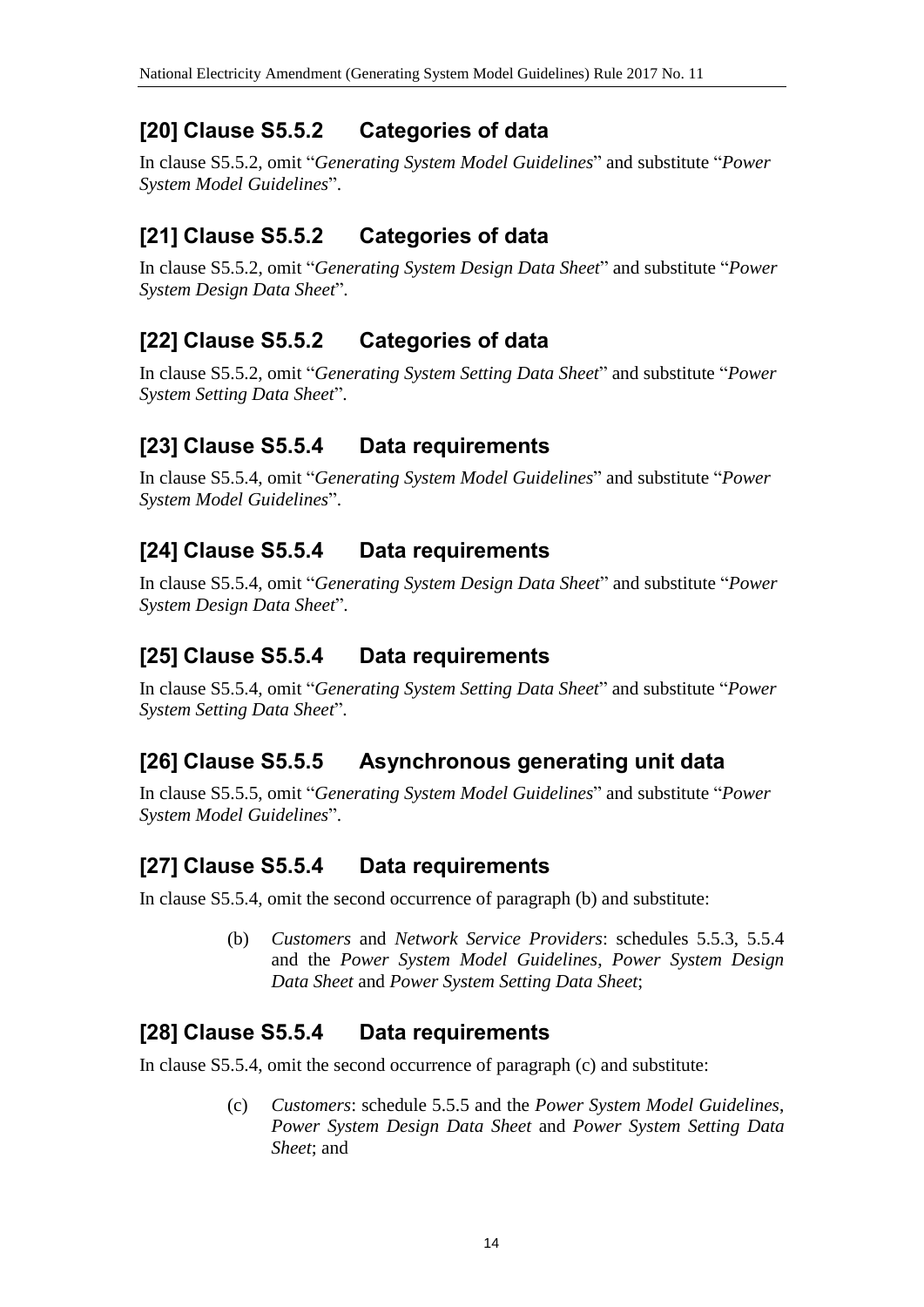## **[29] Clause S5.5.4 Data requirements**

In clause S5.5.4, after the second occurrence of paragraph (c), insert:

(d) *Market Network Service Providers*: schedules 5.5.3 and 5.5.4 and the *Power System Model Guidelines*, *Power System Design Data Sheet* and *Power System Setting Data Sheet*.

## **[30] Clause S5.5.5 Asynchronous generating unit data**

In clause S5.5.5, omit "*Generating System Design Data Sheet*" and substitute "*Power System Design Data Sheet*".

# **[31] Clause S5.5.5 Asynchronous generating unit data**

In clause S5.5.5, omit "*Generating System Design Data Sheet*" and substitute "*Power System Design Data Sheet*".

#### **[32] Clause S5.5.6 Generating units equal to or smaller than 30MW data**

Omit clause S5.5.6 in its entirety, including the heading, and substitute:

#### **S5.5.6 Generating units smaller than 30MW data**

A *Generator* that *connects* a *generating unit* smaller than 30 MW or *generating units* totalling less than 30 MW to a *connection point* to a *distribution network* must submit registered system planning data and registered data to *AEMO* and the relevant *Network Service Provider* in accordance with the requirements specified in the *Power System Model Guidelines*, *Power System Design Data Sheet* and *Power System Setting Data Sheet*.

Codes:

S = Standard Planning Data

 $D =$ Detailed Planning Data

R = Registered Data (R1 pre-*connection*, R2 post-*connection*)

#### **[33] Clause S5.5.7 Generating System Design Data Sheet, Generating System Setting Data Sheet and Generating System Model Guidelines**

Omit clause S5.5.7 in its entirety, including the heading, and substitute: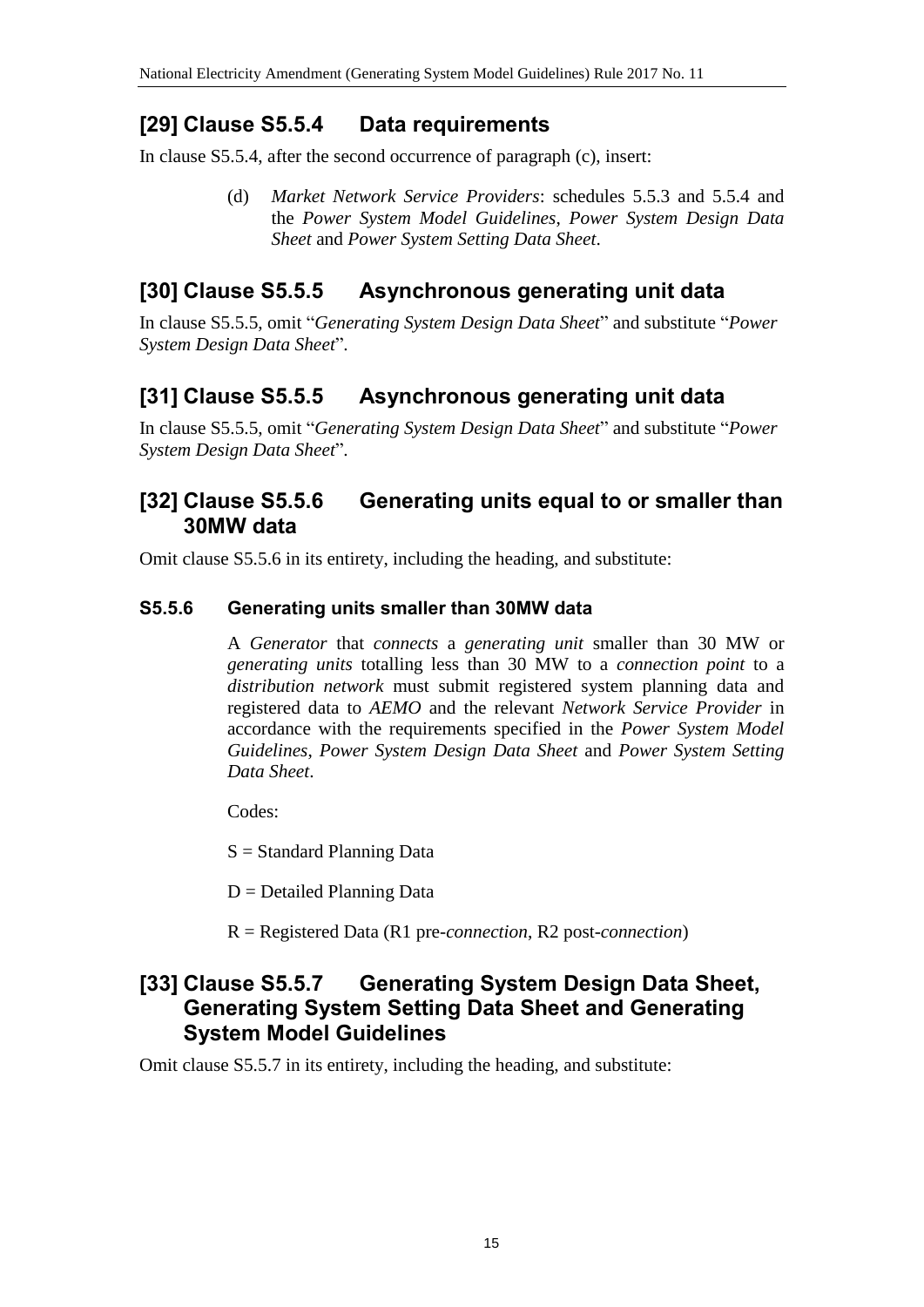#### **S5.5.7 Power System Design Data Sheet, Power System Setting Data Sheet and Power System Model Guidelines**

- (a) *AEMO* must, subject to paragraphs (b) and (c), develop, *publish* and maintain, in accordance with the *Rules consultation procedures*:
	- (1) a *Power System Design Data Sheet* describing, for relevant *plant technologies*, *plant* design parameters including *plant* configurations, impedances, time constants, non-linearities, ratings and capabilities to be provided under clauses 3.11.5(b)(5), 3.11.9(g), 4.3.4(o), 5.2.3(j), 5.2.3(k), 5.2.3A(a), 5.2.4(c), 5.2.4(d), 5.2.5(d), 5.2.5(e), 5.3.9(b)(2), S5.2.4, S5.3.1, S5.3a.1 and this schedule 5.5;
	- (2) a *Power System Setting Data Sheet* describing, for relevant *power systems* and *control system* technologies, the *protection system* and *control system* functions and their settings, including configurations, gains, time constants, delays, deadbands, non-linearities and limits to be provided under clauses 3.11.5(b)(5), 3.11.9(g), 4.3.4(o), 5.2.3(j), 5.2.3(k), 5.2.3A(a), 5.2.3A(b), 5.2.4(c), 5.2.4(d), 5.2.5(d), 5.2.5(e), 5.3.9(b)(2), S5.2.4, S5.3.1, S5.3a.1 and this schedule 5.5; and
	- (3) *Power System Model Guidelines* describing, for relevant *power system* technologies at the *transmission system* and *distribution system* level, *AEMO's* requirements when developing mathematical models for *plant*, including the impact of their *control systems* and *protection systems* on *power system security* to be provided under clauses 3.11.5(b)(5), 3.11.9(g), 4.3.4(o), 5.2.3(j), 5.2.3(k), 5.2.3A(a), 5.2.3A(b), 5.2.4(c), 5.2.4(d), 5.2.5(d), 5.2.5(e), 5.3.9(b)(2), S5.2.4, S5.3.1, S5.3a.1 and this schedule 5.5.
- (b) When developing, *publishing* and maintaining the *Power System Model Guidelines*, the *Power System Design Data Sheet* and the *Power System Setting Data Sheet* under paragraph (a), *AEMO* must have regard to the purpose of the *Power System Model Guidelines*, the *Power System Design Data Sheet* and the *Power System Setting Data Sheet*, which is to:
	- (1) allow *plant* and equipment to be mathematically modelled by *AEMO* with sufficient accuracy to permit:
		- (i) the *power system* operating limits for ensuring *power system security* to be quantified with the lowest practical safety margins;
		- (ii) the assessment of proposed *negotiated access standards*;
		- (iii) settings of *control systems* and *protection systems* of *plant* and *networks* to be assessed and quantified for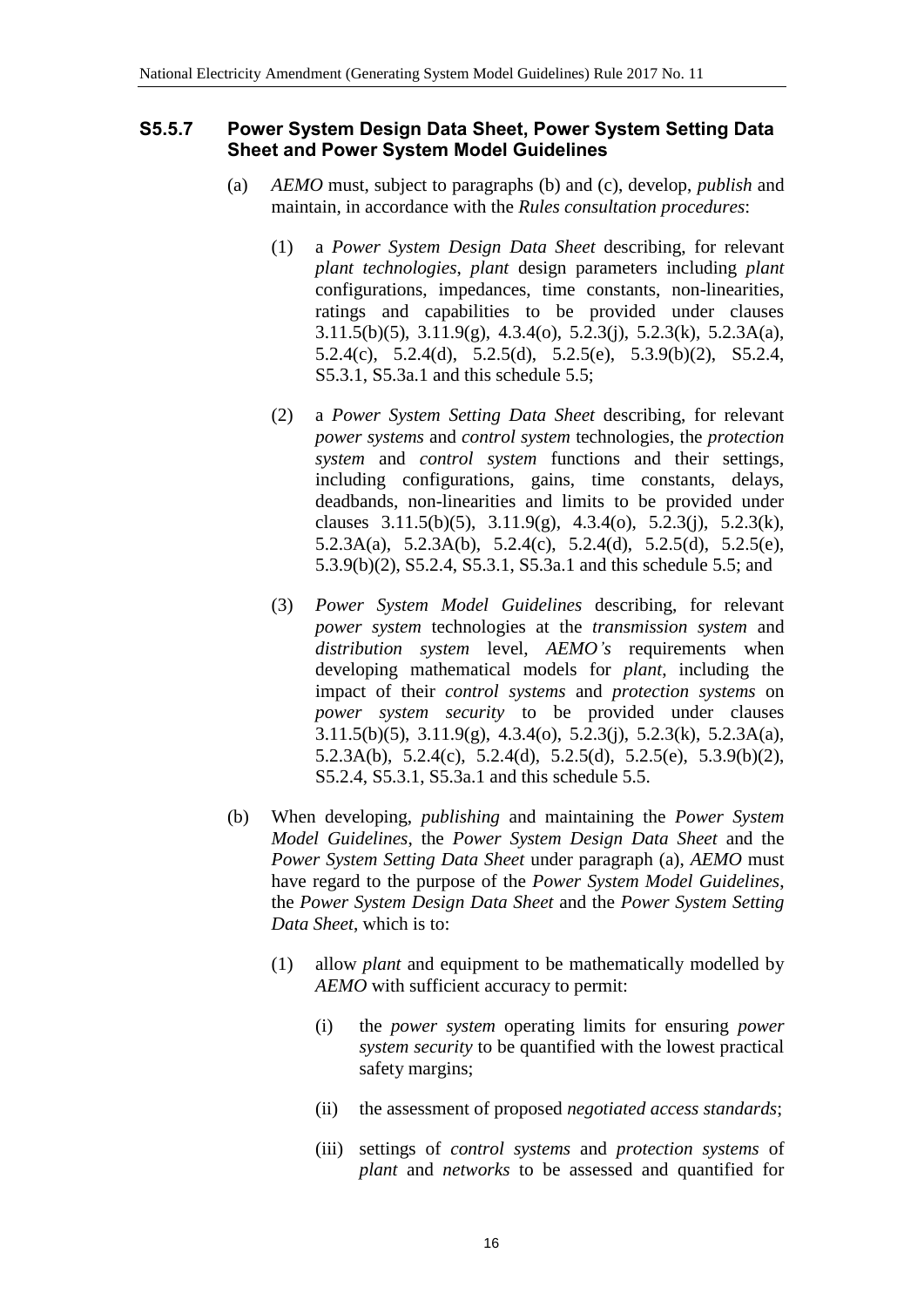maximum practical performance of the *power system*; and

- (iv) the efficient procurement of *system restart ancillary services* and *network support and control ancillary services*; and
- (2) identify for each type of data its category in terms of clause S5.5.2.
- (b1) The *Power System Model Guidelines* must specify:
	- (1) the information, including the types of models, that:
		- (i) *Generators* must provide under clause 5.2.5(d), clause 5.2.5(e), clause 5.3.9(b)(2), clause S5.2.4 and clause S5.5.6;
		- (ii) *Network Service Providers* must provide under clause 4.3.4(o), clause 5.2.3(j) and clause 5.2.3(k);
		- (iii) *Network Users* must provide under clause 5.2.4(c), clause  $5.2.4(d)$  and clause  $S5.3.1(a1)$ ;
		- (iv) *Market Network Service Providers* must provide under clause 5.2.3A(a), clause 5.2.3A(b) and clause S5.3a.1(a1);
		- (v) prospective *NSCAS* tenderers must provide under clause 3.11.5(b)(5); and
		- (vi) prospective *SRAS Providers* must provide under clause  $3.11.9(g)$ ;
	- (2) the model accuracy requirements that are applicable to each type of model provided, as well as the types of *generating systems* and *plant* and equipment that the model accuracy requirements apply to;
	- (3) when information to which the *Power System Model Guidelines* relates must be provided;
	- (4) a process to be followed in circumstances where a person is unable to provide information required to be provided under clauses  $3.11.5(b)(5)$ ,  $3.11.9(g)$ ,  $4.3.4(o)$ ,  $5.2.3(i)$ ,  $5.2.3(k)$ , 5.2.3A(a), 5.2.3A(b), 5.2.4(c), 5.2.4(d), 5.2.5(d), 5.2.4(e), 5.3.9(b)(2), S5.2.4, S5.3.1, S5.3a.1, S5.5.6, schedule 5.5 or as otherwise required by the *Power System Model Guidelines*, *Power System Design Data Sheet* or *Power System Setting Data Sheet*;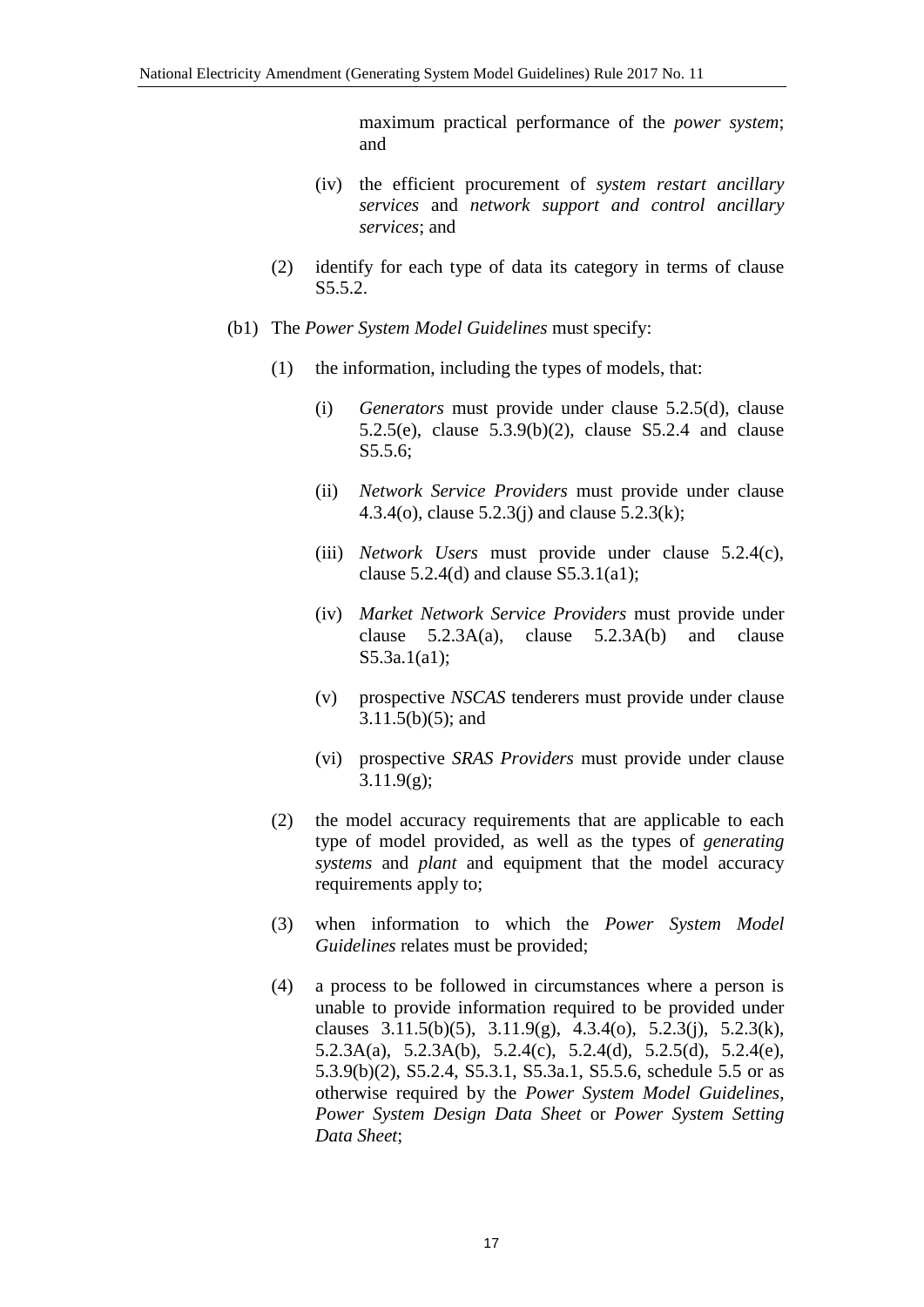- (5) guidance on the factors that *AEMO* will take into account when determining the circumstances under which *AEMO* will request information to be provided, including the *power system* conditions that necessitate the usage of a certain type of model in order to achieve the desired level of accuracy;
- (6) the format in which information must be provided and any material *AEMO* requires to assess the accuracy of information provided to it; and
- (7) the circumstances in which model source code is required to be provided.
- (c) In developing and amending the *Power System Model Guidelines*, the *Power System Design Data Sheet* and the *Power System Setting Data Sheet*, *AEMO* must:
	- (1) have regard to the reasonable costs of efficient compliance by *Registered Participants* with those guidelines and data sheets compared to the likely benefits from the use of the information provided under the guidelines and data sheets;
	- (2) have regard to any requirements to protect the intellectual property and confidential information of third parties, including where those third parties are not *Registered Participants*; and
	- (3) have regard to *Distribution Network Service Providers*' and *Transmission Network Service Providers*' requirements for data and modelling information that is reasonably necessary for the relevant provider to fulfil its obligations under the *Rules* or *jurisdictional electricity legislation*.
- (d) *AEMO* may amend the *Power System Model Guidelines*, the *Power System Design Data Sheet* or the *Power System Setting Data Sheet*  from time to time.
- (e) Any person may submit a written request (with reasons) for *AEMO* to amend the *Power System Model Guidelines*, the *Power System Design Data Sheet* or the *Power System Setting Data Sheet* from time to time.
- (f) In developing and amending the *Power System Model Guidelines*, the *Power System Design Data Sheet* or the *Power System Setting Data Sheet*, *AEMO* must, subject to paragraph (g), consult with *Registered Participants* and such other persons who, in *AEMO*'s reasonable opinion have, or have identified themselves as having, an interest in the *Power System Model Guidelines*, in accordance with the *Rules consultation procedures*.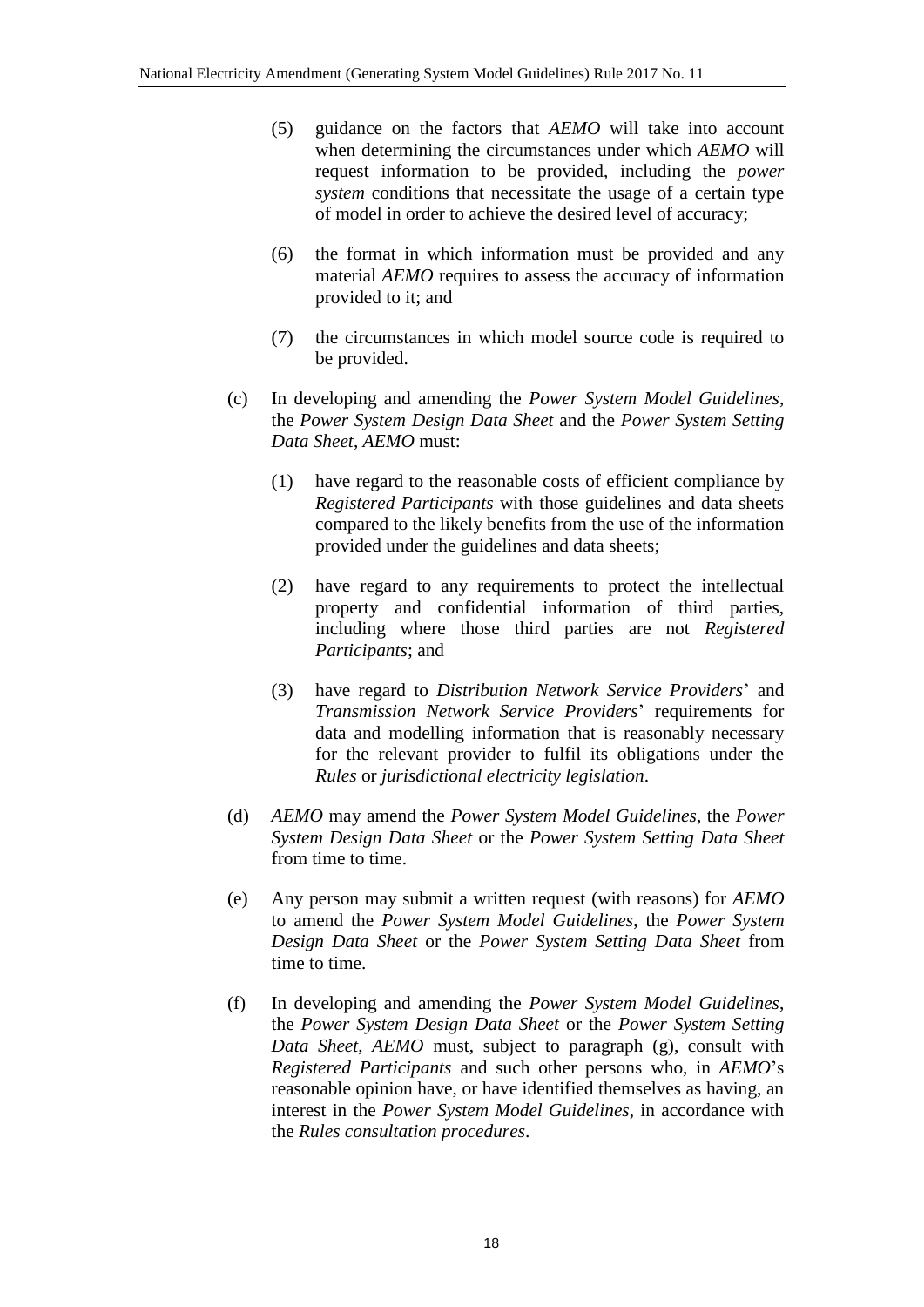- (g) *AEMO* is not required to comply with the *Rules consultation procedures* when making minor or administrative amendments to the *Power System Model Guidelines*, the *Power System Design Data Sheet* or the *Power System Setting Data Sheet*.
- (h) *AEMO* may at the conclusion of the *Rules consultation procedures* under paragraph (f) or otherwise under paragraph (g), amend the relevant data sheet or guidelines (if necessary).

#### **[34] Schedule 5.5.3 Network and plant technical data of equipment at or near connection point**

In the table in Schedule 5.5.3 under the heading "Circuits Connecting Embedded Generating Units to the Network", omit "*Generating System Model Guidelines*" and substitute "*Power System Model Guidelines*".

## **[35] Schedule 5.5.3 Network and plant technical data of equipment at or near connection point**

In the table in Schedule 5.5.3 under the heading "Circuits Connecting Embedded Generating Units to the Network", omit "*Generating System Design Data Sheet*" and substitute "*Power System Design Data Sheet*".

## **[36] Schedule 5.5.3 Network and plant technical data of equipment at or near connection point**

In the table in Schedule 5.5.3 under the heading "Circuits Connecting Embedded Generating Units to the Network", omit "*Generating System Setting Data Sheet*" and substitute "*Power System Setting Data Sheet*".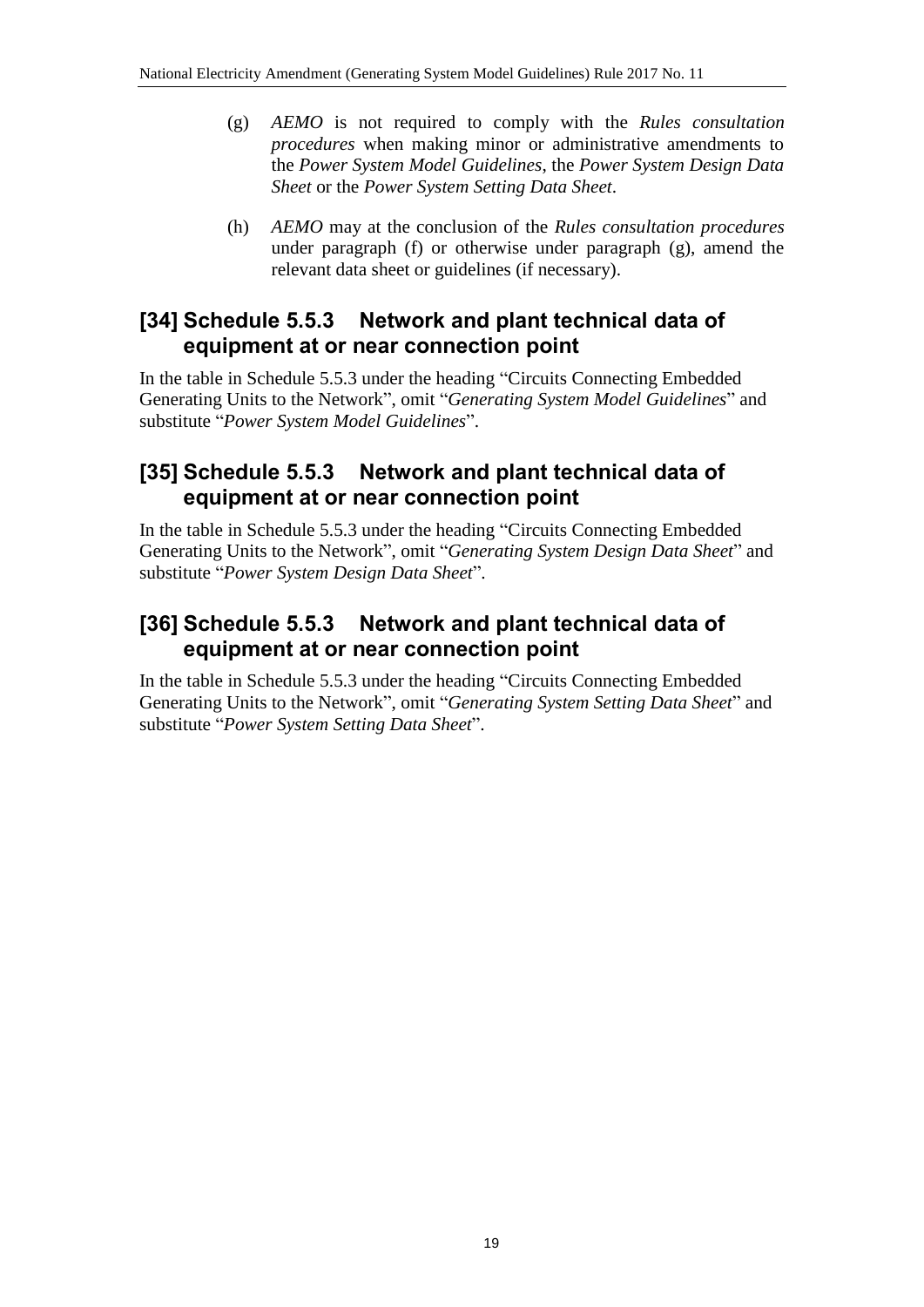## <span id="page-19-0"></span>**Schedule 4 Amendment to the National Electricity Rules**

[\(Clause 6\)](#page-1-3)

# **[1] Chapter 10 Omitted Definitions**

In Chapter 10, omit the definitions of "*Generating System Design Data Sheet*", "*Generating System Model Guidelines*" and "*Generating System Setting Data Sheet*".

# **[2] Chapter 10 New Definitions**

In Chapter 10, insert the following new definitions in alphabetical order:

#### *Power System Design Data Sheet*

The data sheet *published* by *AEMO* under clause S5.5.7(a)(1).

#### *Power System Model Guidelines*

The guidelines *published* by *AEMO* under clause S5.5.7(a)(3).

#### *Power System Setting Data Sheet*

The data sheet *published* by *AEMO* under clause S5.5.7(a)(2).